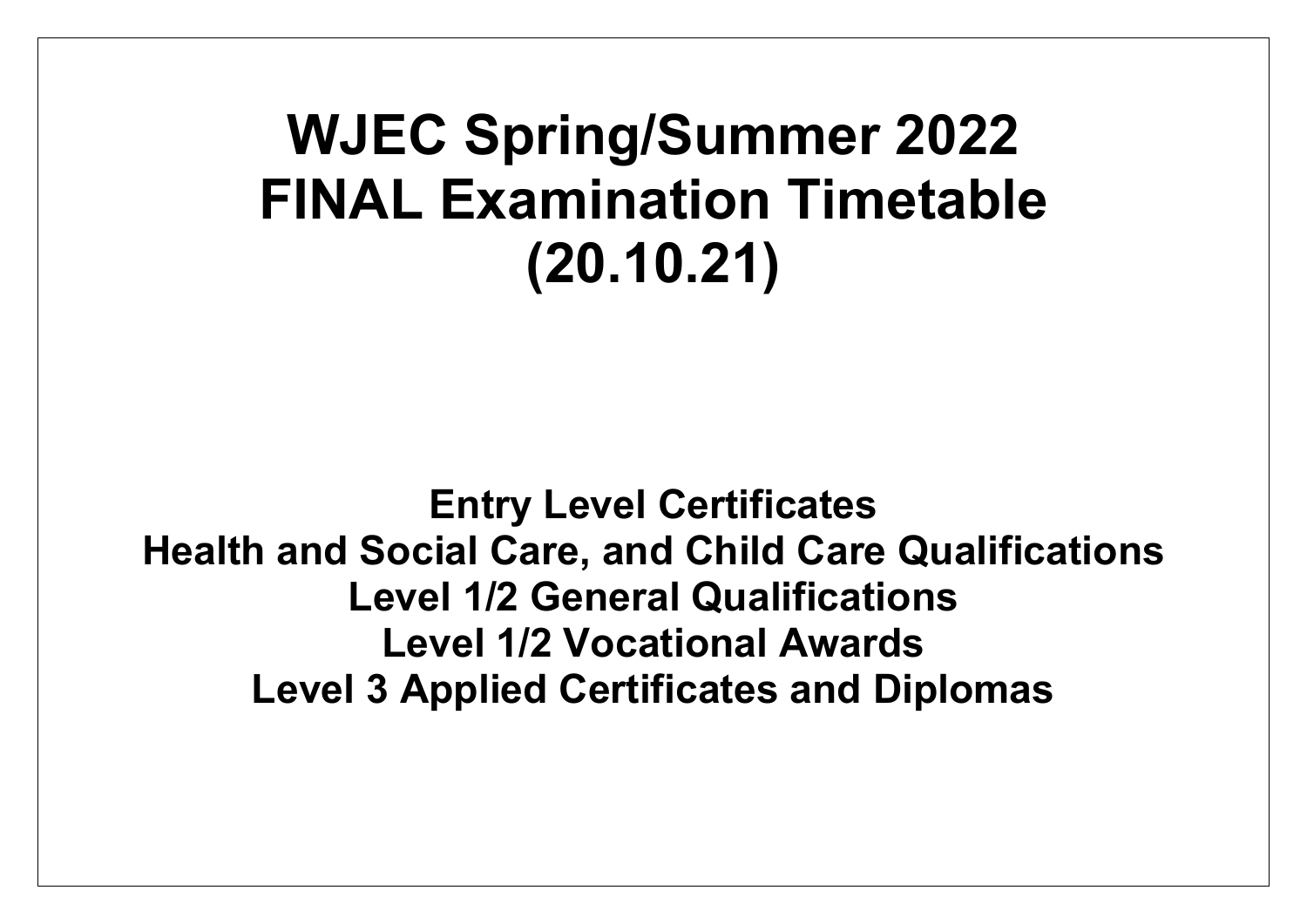# **ENTRY LEVEL CERTIFICATE**

| <b>Morning</b> |                        | <b>Date</b>     | <b>Afternoon</b>    |               |                |                 |
|----------------|------------------------|-----------------|---------------------|---------------|----------------|-----------------|
| Paper<br>Code  | <b>Subject</b>         | <b>Duration</b> |                     | Paper<br>Code | <b>Subject</b> | <b>Duration</b> |
| 6300QCL-1      | Mathematics - Numeracy | 1 <sub>h</sub>  | Tuesday<br>10 May   |               |                |                 |
| 6700QCL-1      | English                | 1 <sub>h</sub>  | Wednesday<br>11 May |               |                |                 |
| 6430QCL-1      | Science                | 1 <sub>h</sub>  | Thursday<br>12 May  |               |                |                 |
| 6020QCC-1      | Welsh (NEW)            | 1 <sub>h</sub>  | Friday<br>13 May    |               |                |                 |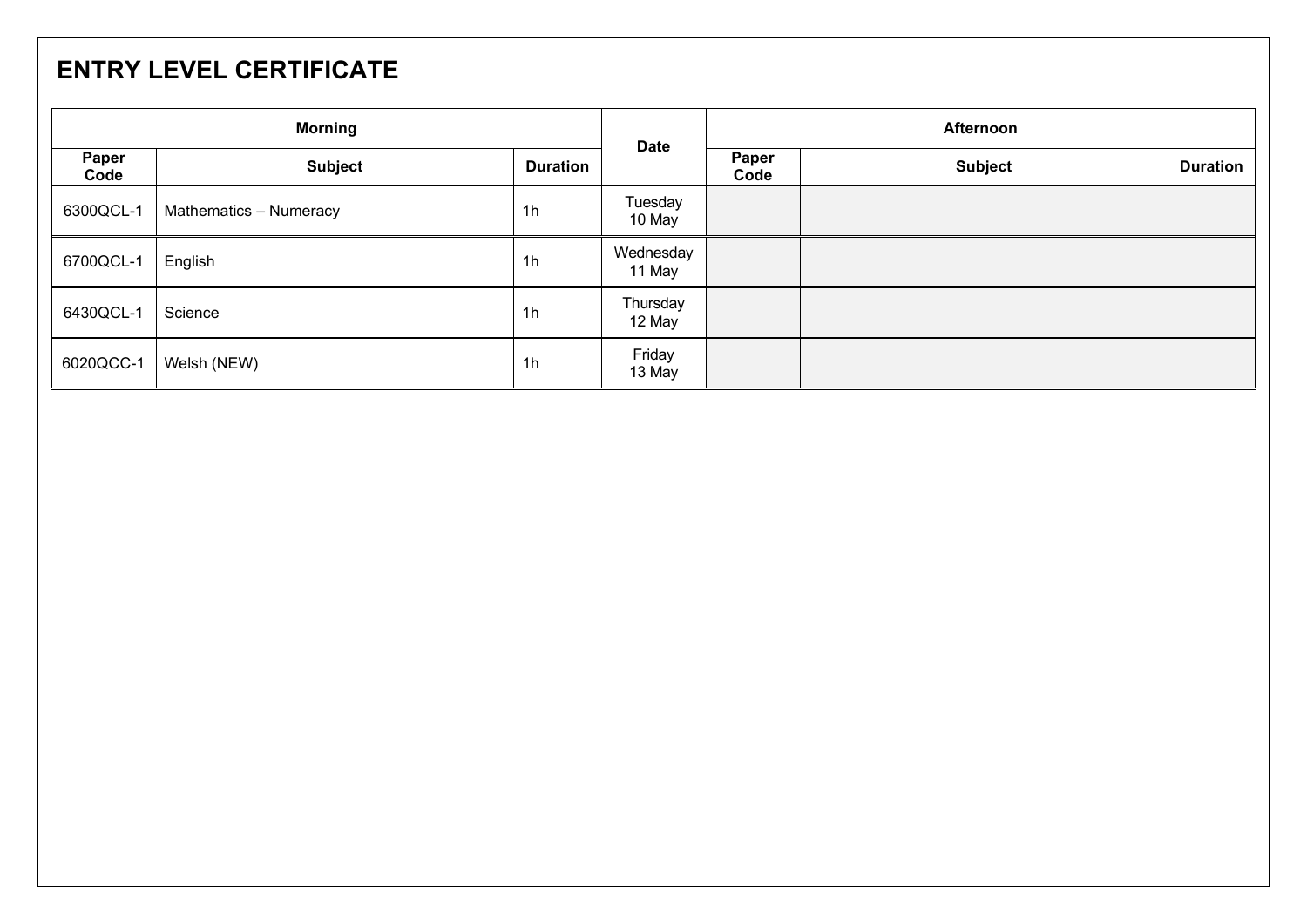# **HEALTH AND SOCIAL CARE, AND CHILD CARE QUALIFICATIONS (WALES ONLY)**

# **LEVEL 2 CHILDREN'S CARE, PLAY, LEARNING AND DEVELOPMENT: PRACTICE AND THEORY (WALES ONLY)**

 **\* Subject NOT available to centres in England**

| Mornina       |                |                 |             |                   | Afternoon                                                                              |                 |  |
|---------------|----------------|-----------------|-------------|-------------------|----------------------------------------------------------------------------------------|-----------------|--|
| Paper<br>Code | <b>Subject</b> | <b>Duration</b> | <b>Date</b> | <b>Paper Code</b> | <b>Subject</b>                                                                         | <b>Duration</b> |  |
|               |                |                 | Tuesdav     | 5962U50-1         | Group D: Understanding Children's Care, Play,<br>Learning and Development (on screen)* | 1h 15m          |  |
|               |                |                 | 7 June      | 5962U60-1         | Group D: Understanding Children's Care, Play,<br>Learning and Development (paper)*     | 1h 15m          |  |

# **LEVEL 2 HEALTH AND SOCIAL CARE: PRINCIPLES AND CONTEXTS (WALES ONLY)**

 **\* Subject NOT available to centres in England**

| Morning       |                |                 |             | <b>Afternoon</b>  |                                                                                    |                 |  |
|---------------|----------------|-----------------|-------------|-------------------|------------------------------------------------------------------------------------|-----------------|--|
| Paper<br>Code | <b>Subject</b> | <b>Duration</b> | <b>Date</b> | <b>Paper Code</b> | <b>Subject</b>                                                                     | <b>Duration</b> |  |
|               |                |                 | Wednesday   | 5972UA0-1         | Unit 1: Promoting health and well-being<br>throughout the life stages (on screen)* | 1h 30m          |  |
|               |                |                 | 25 May      | 5972UB0-1         | Unit 1: Promoting health and well-being<br>throughout the life stages (paper)*     | 1h 30m          |  |

#### **LEVEL 3 CHILDREN'S CARE, PLAY, LEARNING AND DEVELOPMENT: PRACTICE AND THEORY (WALES ONLY) \* Subject NOT available to centres in England**

|               | <b>Morning</b>                                                                                                                                        |                 |             |                   | Afternoon      |                 |  |
|---------------|-------------------------------------------------------------------------------------------------------------------------------------------------------|-----------------|-------------|-------------------|----------------|-----------------|--|
| Paper<br>Code | <b>Subject</b>                                                                                                                                        | <b>Duration</b> | <b>Date</b> | <b>Paper Code</b> | <b>Subject</b> | <b>Duration</b> |  |
| 4963U80-1     | Unit 330: Principles and theories that influence<br>children's care, play, learning and development   2h<br>in the 21st century in Wales (on screen)* |                 | Thursday    |                   |                |                 |  |
| 4963U90-1     | Unit 330: Principles and theories that influence<br>children's care, play, learning and development 2h<br>in the 21st century in Wales (paper)*       |                 | 9 June      |                   |                |                 |  |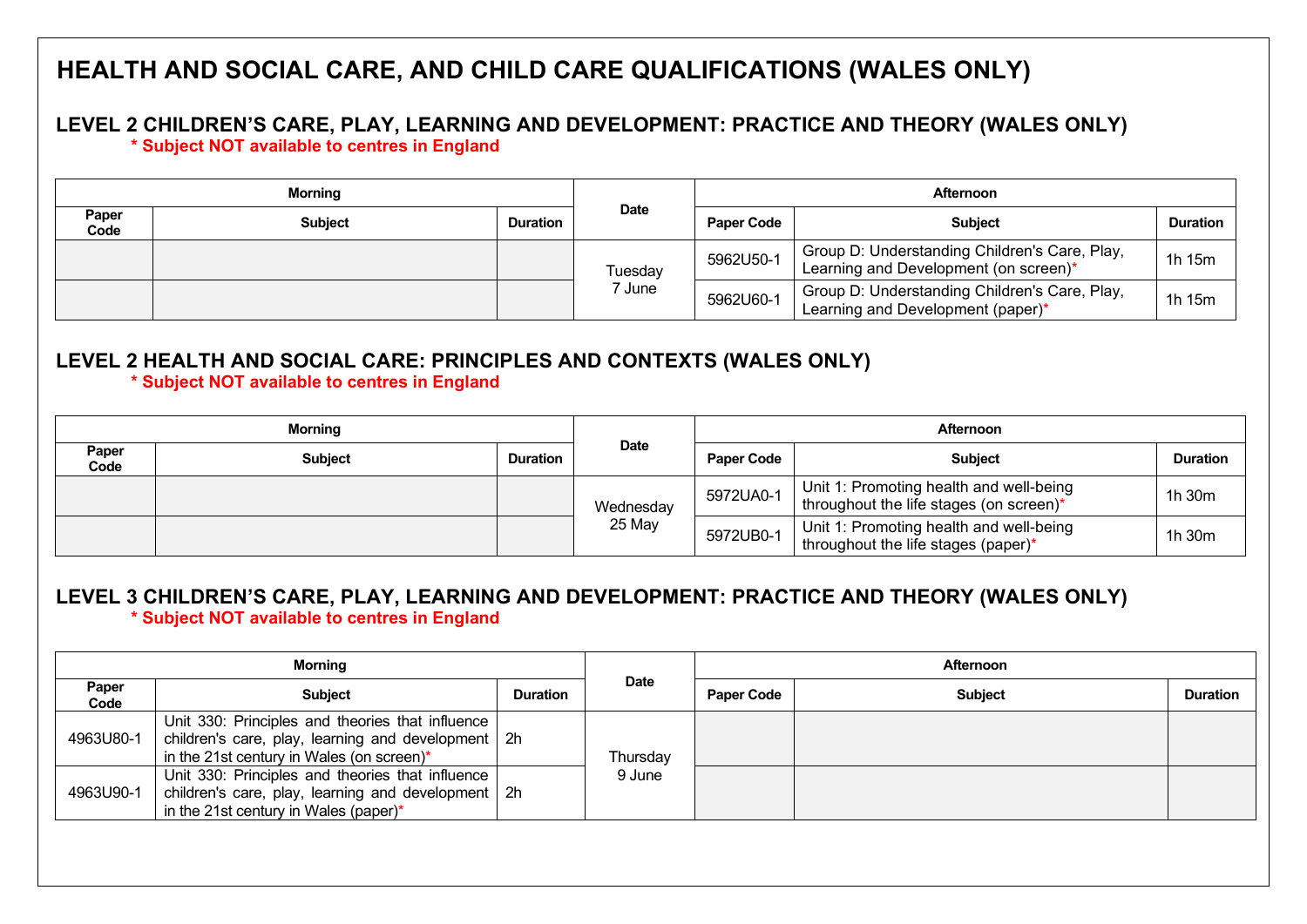# **LEVEL 3 CERTIFICATE AND DIPLOMA IN HEALTH AND SOCIAL CARE: PRINCIPLES AND CONTEXTS (WALES ONLY)**

#### **\* Subject NOT available to centres in England**

|               | <b>Morning</b>                                                                                             |                 |             | Afternoon         |                                                                                                                                                                  |                 |  |
|---------------|------------------------------------------------------------------------------------------------------------|-----------------|-------------|-------------------|------------------------------------------------------------------------------------------------------------------------------------------------------------------|-----------------|--|
| Paper<br>Code | <b>Subject</b>                                                                                             | <b>Duration</b> | <b>Date</b> | <b>Paper Code</b> | <b>Subject</b>                                                                                                                                                   | <b>Duration</b> |  |
|               |                                                                                                            |                 | Friday      | 4973UA0-1         | Unit 2: Factors affecting individuals' growth and<br>development across the lifespan and how this<br>impacts on outcomes, care and support needs (on<br>screen)* | 1h 45m          |  |
|               |                                                                                                            |                 | 27 May      | 4973UB0-1         | Unit 2: Factors affecting individuals' growth and<br>development across the lifespan and how this<br>impacts on outcomes, care and support needs<br>$(paper)^*$  | 1h 45m          |  |
| 4973UC0-1     | Unit 5 (Diploma Only): Supporting individuals<br>at risk to achieve their desired outcomes<br>(on-screen)* | 1h 45m          | Wednesday   |                   |                                                                                                                                                                  |                 |  |
| 4973UD0-1     | Unit 5 (Diploma Only): Supporting individuals<br>at risk to achieve their desired outcomes<br>$(paper)^*$  | 1h 45m          | 15 June     |                   |                                                                                                                                                                  |                 |  |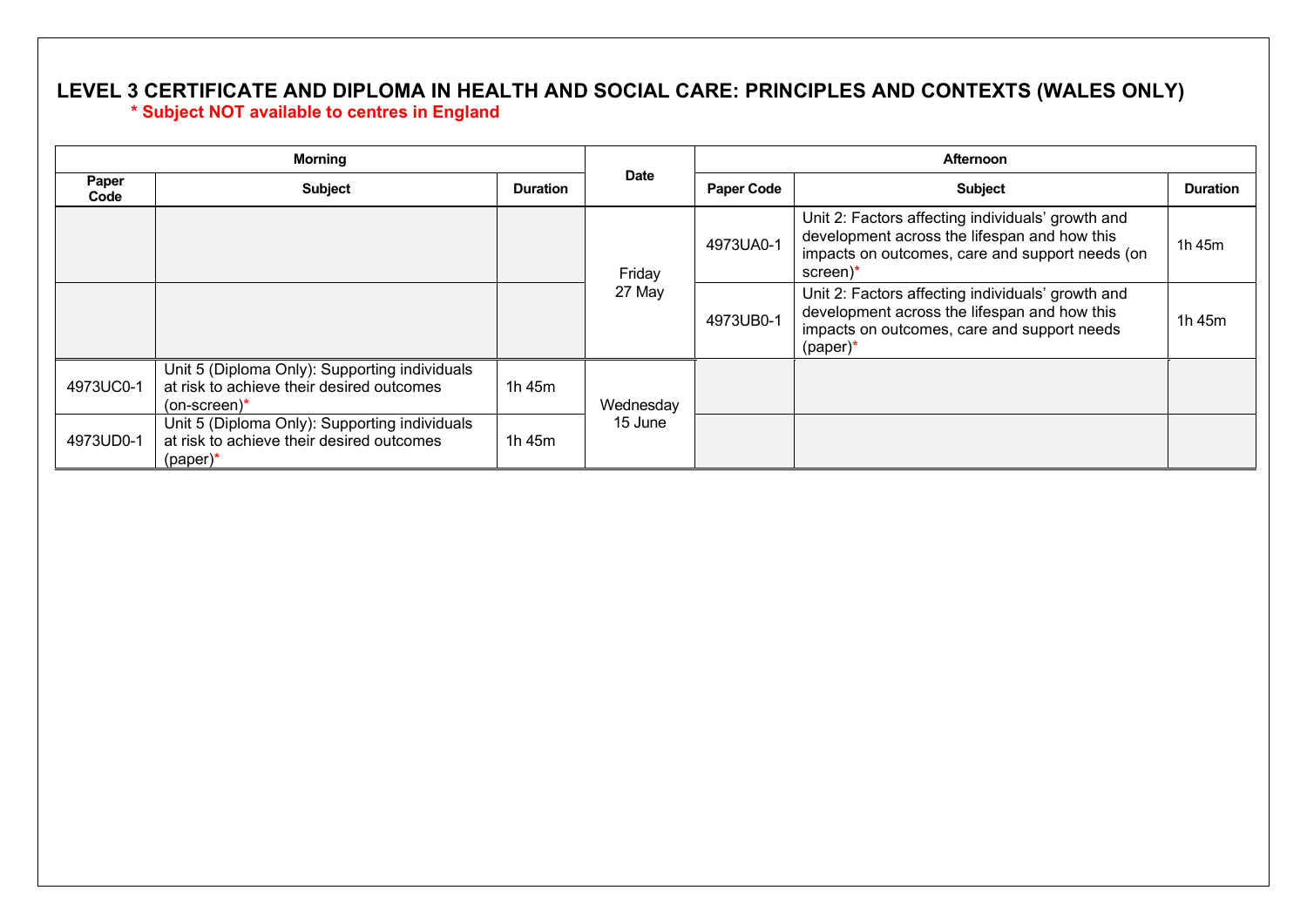# **LEVEL 1/2 GENERAL QUALIFICATIONS**

# **LEVEL 2 CERTIFICATE IN ADDITIONAL MATHEMATICS**

| <b>Morning</b> |                                               |                 |                    | <b>Afternoon</b>  |                |                 |  |
|----------------|-----------------------------------------------|-----------------|--------------------|-------------------|----------------|-----------------|--|
| Paper<br>Code  | <b>Subject</b>                                | <b>Duration</b> | <b>Date</b>        | <b>Paper Code</b> | <b>Subject</b> | <b>Duration</b> |  |
| 9550/01        | Level 2 Certificate in Additional Mathematics | 2h 30m          | Tuesday<br>21 June |                   |                |                 |  |

# **LEVEL 1/2 CERTIFICATE IN LATIN**

| <b>Morning</b> |                |                 |                     | <b>Afternoon</b> |                                            |                 |  |
|----------------|----------------|-----------------|---------------------|------------------|--------------------------------------------|-----------------|--|
| Paper<br>Code  | <b>Subject</b> | <b>Duration</b> | <b>Date</b>         | Paper<br>Code    | <b>Subject</b>                             | <b>Duration</b> |  |
|                |                |                 | Wednesday<br>25 May | 9511/01          | Core Latin Language - Level 1              | 1h 15m          |  |
|                |                |                 | Monday              | 9514/01          | Additional Latin Language - Level 1        | 45 <sub>m</sub> |  |
|                |                |                 | 13 June             | 9512/01          | <b>Roman Civilisation Topics - Level 1</b> | 1h              |  |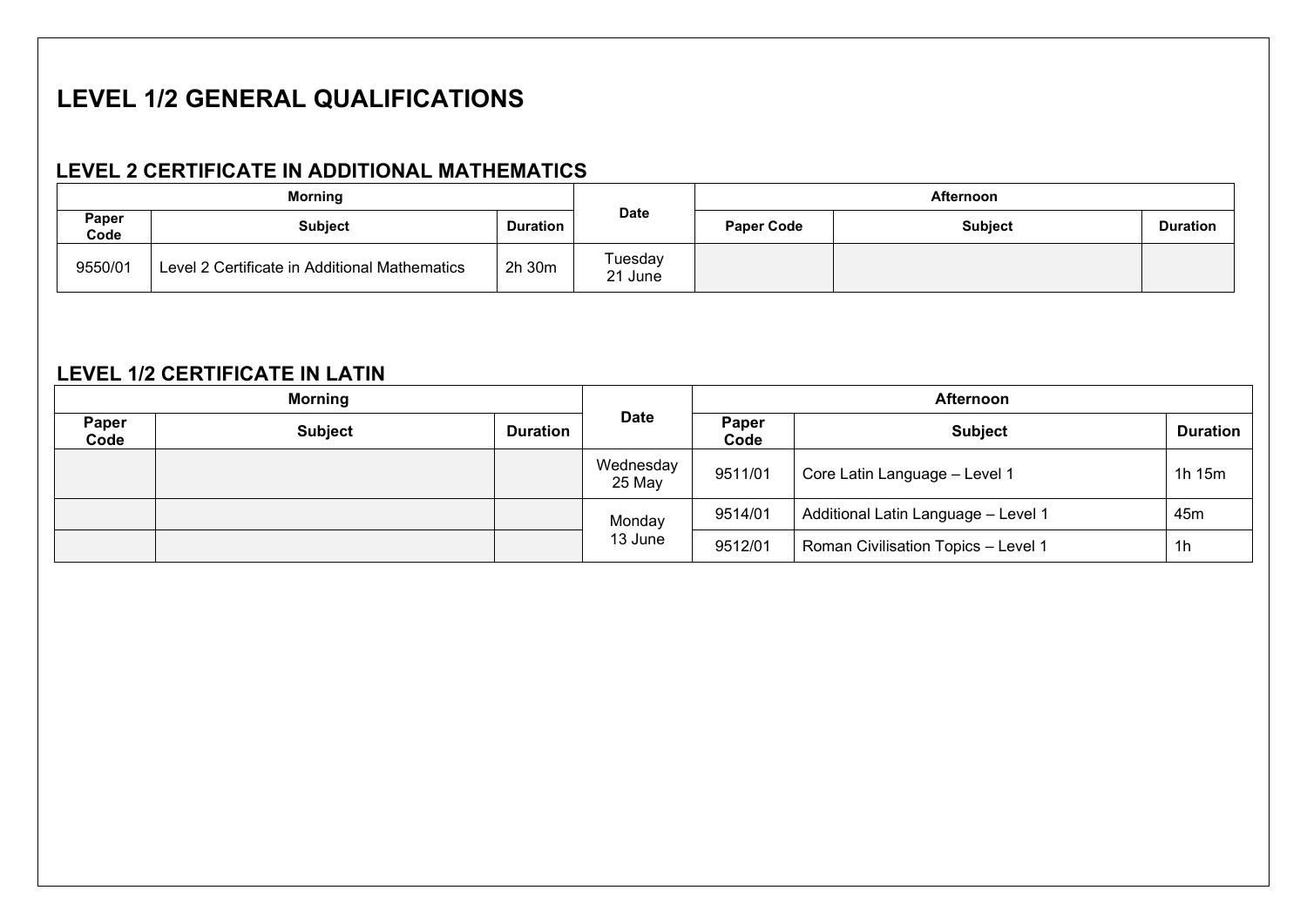# **LEVEL 1/2 VOCATIONAL AWARDS**

## **LEVEL 1/2 VOCATIONAL AWARD IN CONSTRUCTING THE BUILT ENVIRONMENT**

| <b>Morning</b> |                |                 | Afternoon          |                   |                                             |                 |
|----------------|----------------|-----------------|--------------------|-------------------|---------------------------------------------|-----------------|
| Paper<br>Code  | <b>Subject</b> | <b>Duration</b> | <b>Date</b>        | <b>Paper Code</b> |                                             | <b>Duration</b> |
|                |                |                 | Tuesday<br>14 June | 9811/01           | Unit 1: Safety and Security in Construction | 1 <sub>h</sub>  |

# **LEVEL 1/2 VOCATIONAL AWARD IN CONSTRUCTING THE BUILT ENVIRONMENT (CENTRES IN ENGLAND ONLY)**

|               | <b>Morning</b>                                          |                 |             | Afternoon         |                                                       |                 |  |
|---------------|---------------------------------------------------------|-----------------|-------------|-------------------|-------------------------------------------------------|-----------------|--|
| Paper<br>Code | <b>Subject</b>                                          | <b>Duration</b> | <b>Date</b> | <b>Paper Code</b> |                                                       | <b>Duration</b> |  |
| 5909UA0-1     | Unit 1: Safety and Security in Construction (on screen) | 1 <sub>h</sub>  | Thursday    |                   |                                                       |                 |  |
| 5909UB0-1     | Unit 1: Safety and Security in Construction (paper)     | 1h              | 26 May      |                   |                                                       |                 |  |
|               |                                                         |                 | Thursday    | 5909UC0-1         | Unit 3: Planning Construction Projects<br>(on screen) | 2 <sub>h</sub>  |  |
|               |                                                         |                 | 16 June     | 5909UD0-1         | Unit 3: Planning Construction Projects (paper)        | 2 <sub>h</sub>  |  |

## **LEVEL 1/2 VOCATIONAL AWARD IN CREATIVE AND MEDIA**

| <b>Morning</b> |                                            |                 |                           | <b>Afternoon</b>  |  |                 |
|----------------|--------------------------------------------|-----------------|---------------------------|-------------------|--|-----------------|
| Paper<br>Code  | <b>Subject</b>                             | <b>Duration</b> | <b>Date</b>               | <b>Paper Code</b> |  | <b>Duration</b> |
| 9751/01        | Creating a Proposal in Response to a Brief | 2 <sub>h</sub>  | Monday<br>14 <b>March</b> |                   |  |                 |

## **LEVEL 1/2 VOCATIONAL AWARD IN ENGINEERING**

| <b>Morning</b> |                                      |                 |                    | Afternoon         |                |                 |
|----------------|--------------------------------------|-----------------|--------------------|-------------------|----------------|-----------------|
| Paper<br>Code  | <b>Subject</b>                       | <b>Duration</b> | <b>Date</b>        | <b>Paper Code</b> | <b>Subject</b> | <b>Duration</b> |
| 9793/01        | Unit 3: Solving Engineering Problems | 1h 30m          | Thursday<br>26 May |                   |                |                 |

#### **LEVEL 1/2 VOCATIONAL AWARD IN EVENT OPERATIONS**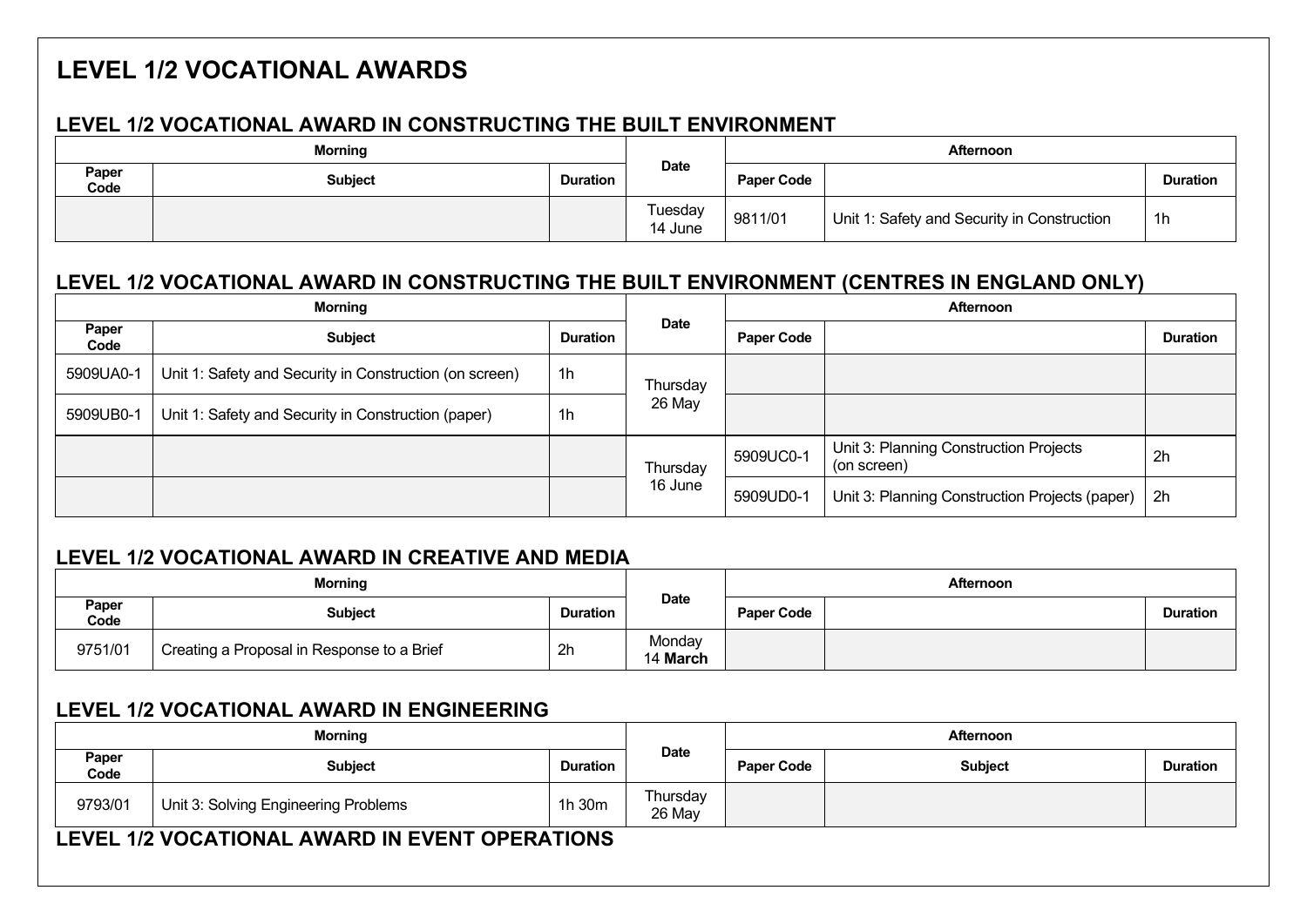| Paper<br>Code<br>Paper<br>Code                                       | <b>Subject</b><br>LEVEL 1/2 VOCATIONAL AWARD IN GLOBAL BUSINESS COMMUNICATION (FRENCH)<br><b>Morning</b><br><b>Subject</b> | <b>Duration</b><br><b>Duration</b> | <b>Date</b><br>Friday<br>20 May<br><b>Date</b><br>Monday | <b>Paper Code</b><br>5599UA0-1<br>5599UB0-1<br><b>Paper Code</b> | <b>Subject</b><br>Unit 1: The Events Industry (on screen)<br>Unit 1: The Events Industry (paper)<br>Afternoon<br><b>Subject</b> | <b>Duration</b><br>1h 30m<br>1h 30m |
|----------------------------------------------------------------------|----------------------------------------------------------------------------------------------------------------------------|------------------------------------|----------------------------------------------------------|------------------------------------------------------------------|---------------------------------------------------------------------------------------------------------------------------------|-------------------------------------|
| LEVEL 1/2 VOCATIONAL AWARD IN GLOBAL BUSINESS COMMUNICATION (GERMAN) |                                                                                                                            |                                    |                                                          |                                                                  |                                                                                                                                 |                                     |
|                                                                      |                                                                                                                            |                                    |                                                          |                                                                  |                                                                                                                                 |                                     |
|                                                                      |                                                                                                                            |                                    |                                                          |                                                                  |                                                                                                                                 |                                     |
|                                                                      |                                                                                                                            |                                    |                                                          |                                                                  |                                                                                                                                 |                                     |
|                                                                      |                                                                                                                            |                                    |                                                          |                                                                  |                                                                                                                                 |                                     |
|                                                                      |                                                                                                                            |                                    |                                                          |                                                                  |                                                                                                                                 | <b>Duration</b>                     |
|                                                                      |                                                                                                                            |                                    |                                                          | 5839UA0-1                                                        | Unit 2: Global Travel (French) (on screen)                                                                                      | 1h 30m                              |
|                                                                      |                                                                                                                            |                                    | 13 June                                                  | 5839UB0-1                                                        | Unit 2: Global Travel (French) (paper)                                                                                          | 1h 30m                              |
| Paper                                                                | <b>Subject</b>                                                                                                             | <b>Duration</b>                    | <b>Date</b>                                              | <b>Paper Code</b>                                                | <b>Subject</b>                                                                                                                  | <b>Duration</b>                     |
| Code                                                                 |                                                                                                                            |                                    | Wednesday                                                | 5849UA0-1                                                        | Unit 2: Global Travel (German) (on screen)                                                                                      | 1h 30m                              |
|                                                                      |                                                                                                                            |                                    | 15 June                                                  | 5849UB0-1                                                        | Unit 2: Global Travel (German) (paper)                                                                                          | 1h 30m                              |
|                                                                      | LEVEL 1/2 VOCATIONAL AWARD IN GLOBAL BUSINESS COMMUNICATION (SPANISH)<br><b>Morning</b>                                    |                                    |                                                          |                                                                  | Afternoon                                                                                                                       |                                     |
| Paper                                                                | <b>Subject</b>                                                                                                             | <b>Duration</b>                    | <b>Date</b>                                              | <b>Paper Code</b>                                                | <b>Subject</b>                                                                                                                  | <b>Duration</b>                     |
| Code                                                                 |                                                                                                                            |                                    | Monday                                                   | 5859UA0-1                                                        | Unit 2: Global Travel (Spanish) (on screen)                                                                                     | 1h 30m                              |
|                                                                      |                                                                                                                            |                                    | 20 June                                                  | 5859UB0-1                                                        | Unit 2: Global Travel (Spanish) (paper)                                                                                         | 1h 30m                              |
|                                                                      |                                                                                                                            |                                    |                                                          |                                                                  |                                                                                                                                 |                                     |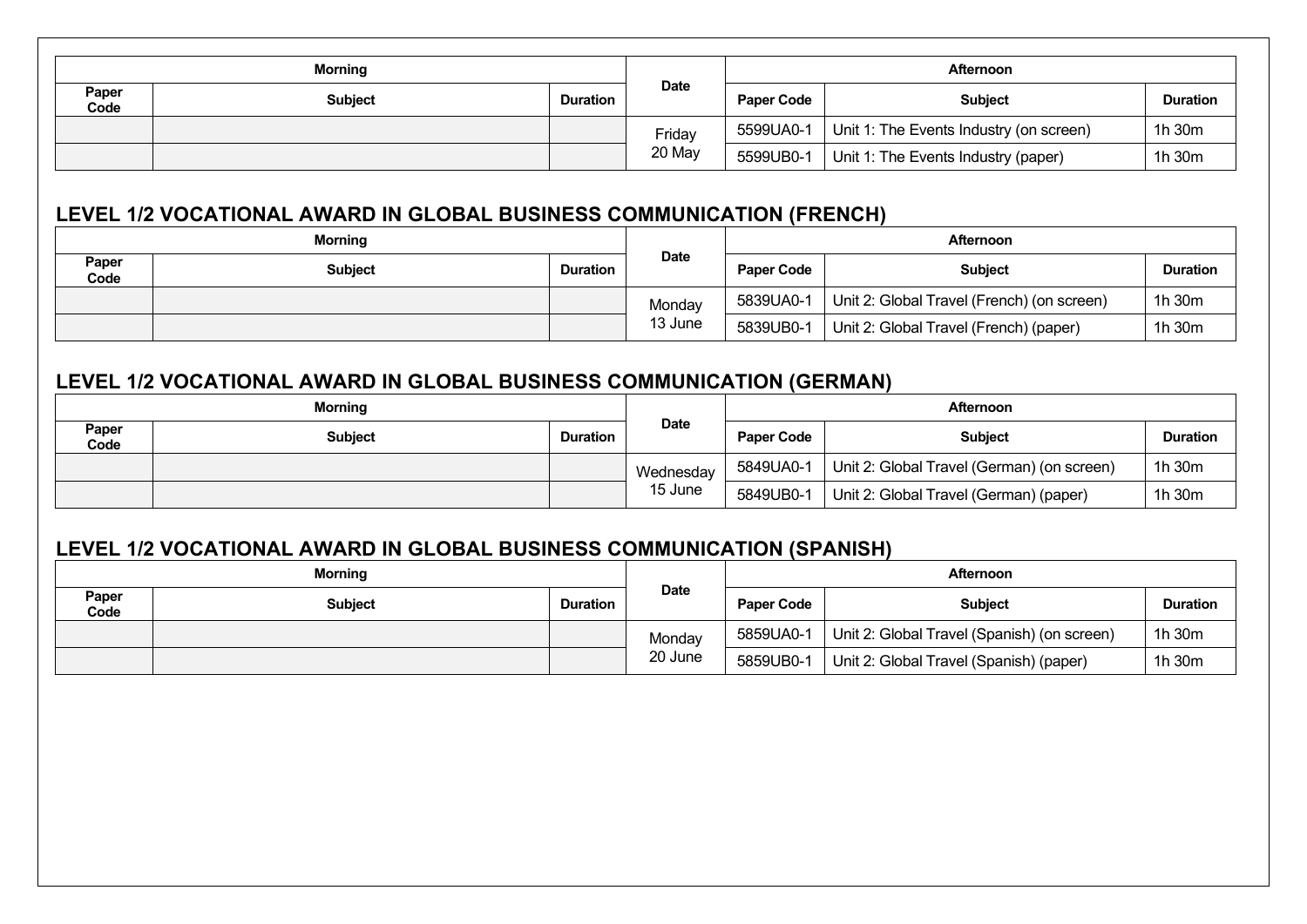# **LEVEL 1/2 VOCATIONAL AWARD IN HEALTH AND SOCIAL CARE (CENTRES IN ENGLAND ONLY)**

| <b>Morning</b> |                |                 | <b>Afternoon</b> |                   |                                       |                 |
|----------------|----------------|-----------------|------------------|-------------------|---------------------------------------|-----------------|
| Paper<br>Code  | <b>Subject</b> | <b>Duration</b> | Date             | <b>Paper Code</b> | <b>Subject</b>                        | <b>Duration</b> |
|                |                |                 | Wednesday        | 5579UA0-1         | Unit 1: Human Development (on screen) | 1h 30m          |
|                |                |                 | 18 May           | 5579UB0-1         | Unit 1: Human Development (paper)     | 1h 30m          |

#### **LEVEL 1/2 VOCATIONAL AWARD IN HOSPITALITY AND CATERING**

| <b>Morning</b> |                |                 | Afternoon   |                   |                                                              |                 |
|----------------|----------------|-----------------|-------------|-------------------|--------------------------------------------------------------|-----------------|
| Paper<br>Code  | <b>Subject</b> | <b>Duration</b> | <b>Date</b> | <b>Paper Code</b> |                                                              | <b>Duration</b> |
|                |                |                 | Tuesday     | 5569UA0-1         | Unit 1: The Hospitality and Catering Industry<br>(on screen) | 1h 30m          |
|                |                |                 | 21 June     | 5569UB0-1         | Unit 1: The Hospitality and Catering Industry<br>(paper)     | 1h 30m          |

#### **LEVEL 1/2 VOCATIONAL AWARD IN RETAIL BUSINESS**

| <b>Morning</b> |                         |                 |                     | <b>Afternoon</b>  |  |                 |
|----------------|-------------------------|-----------------|---------------------|-------------------|--|-----------------|
| Paper<br>Code  | <b>Subject</b>          | <b>Duration</b> | <b>Date</b>         | <b>Paper Code</b> |  | <b>Duration</b> |
| 9782/01        | Unit 2: Retail Business | 1h 15m          | Thursday<br>16 June |                   |  |                 |

#### **LEVEL 1/2 VOCATIONAL AWARD IN SPORT AND COACHING PRINCIPLES**

| <b>Morning</b> |         |                 | Afternoon   |                   |                                       |                 |
|----------------|---------|-----------------|-------------|-------------------|---------------------------------------|-----------------|
| Paper<br>Code  | Subject | <b>Duration</b> | <b>Date</b> | <b>Paper Code</b> |                                       | <b>Duration</b> |
|                |         |                 | Friday      | 5929UA0-1         | Unit 2: Fitness for Sport (on screen) | 1h 30m          |
|                |         |                 | 27 May      | 5929UB0-1         | Unit 2: Fitness for Sport (paper)     | 1h 30m          |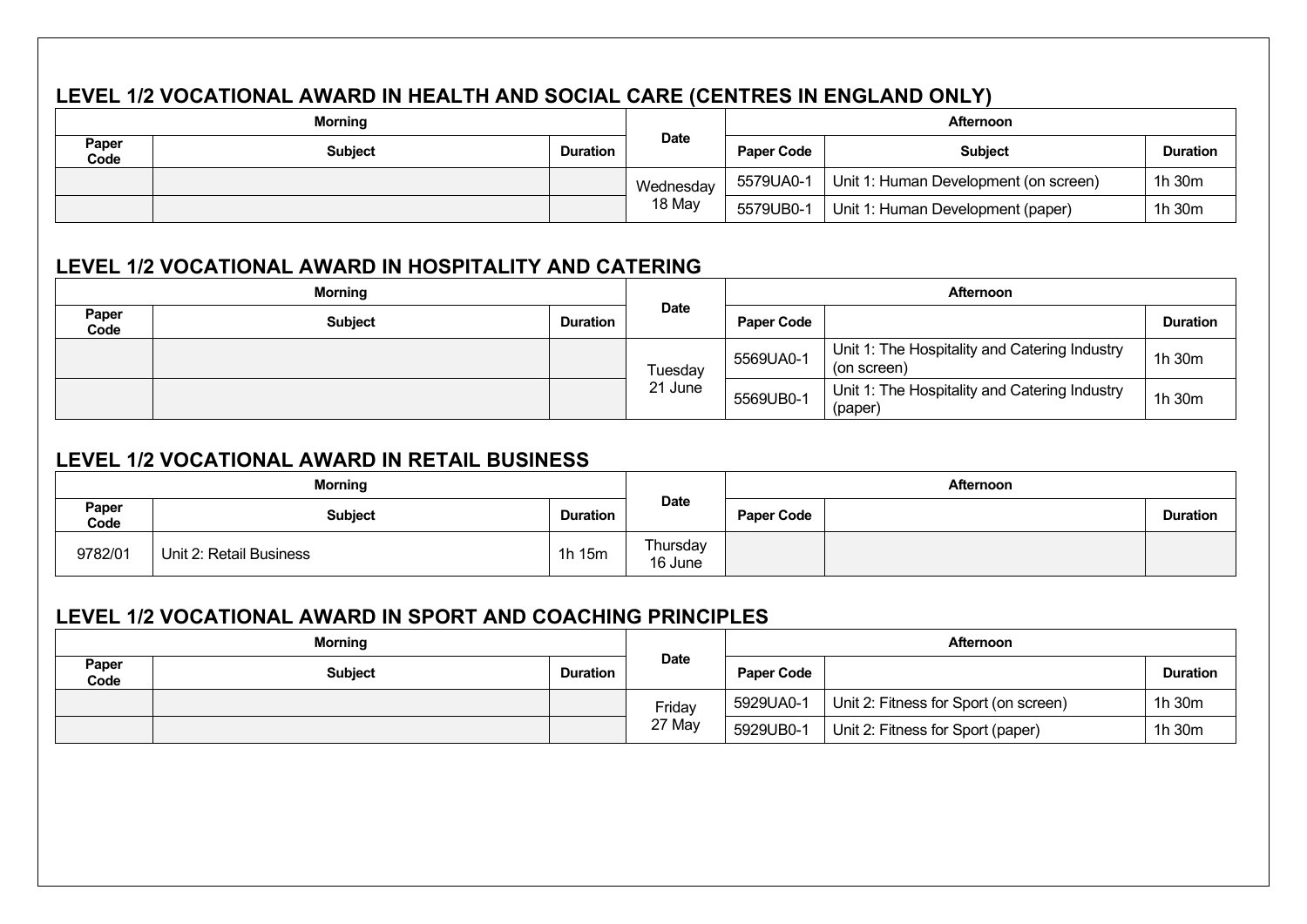# **LEVEL 1/2 VOCATIONAL AWARD IN TOURISM**

|               | <b>Morning</b> |                 |                    | <b>Afternoon</b>  |                                 |                 |
|---------------|----------------|-----------------|--------------------|-------------------|---------------------------------|-----------------|
| Paper<br>Code | <b>Subject</b> | <b>Duration</b> | <b>Date</b>        | <b>Paper Code</b> |                                 | <b>Duration</b> |
|               |                |                 | Tuesday<br>21 June | 9802/01           | Unit 2: The Business of Tourism | 1h 15m          |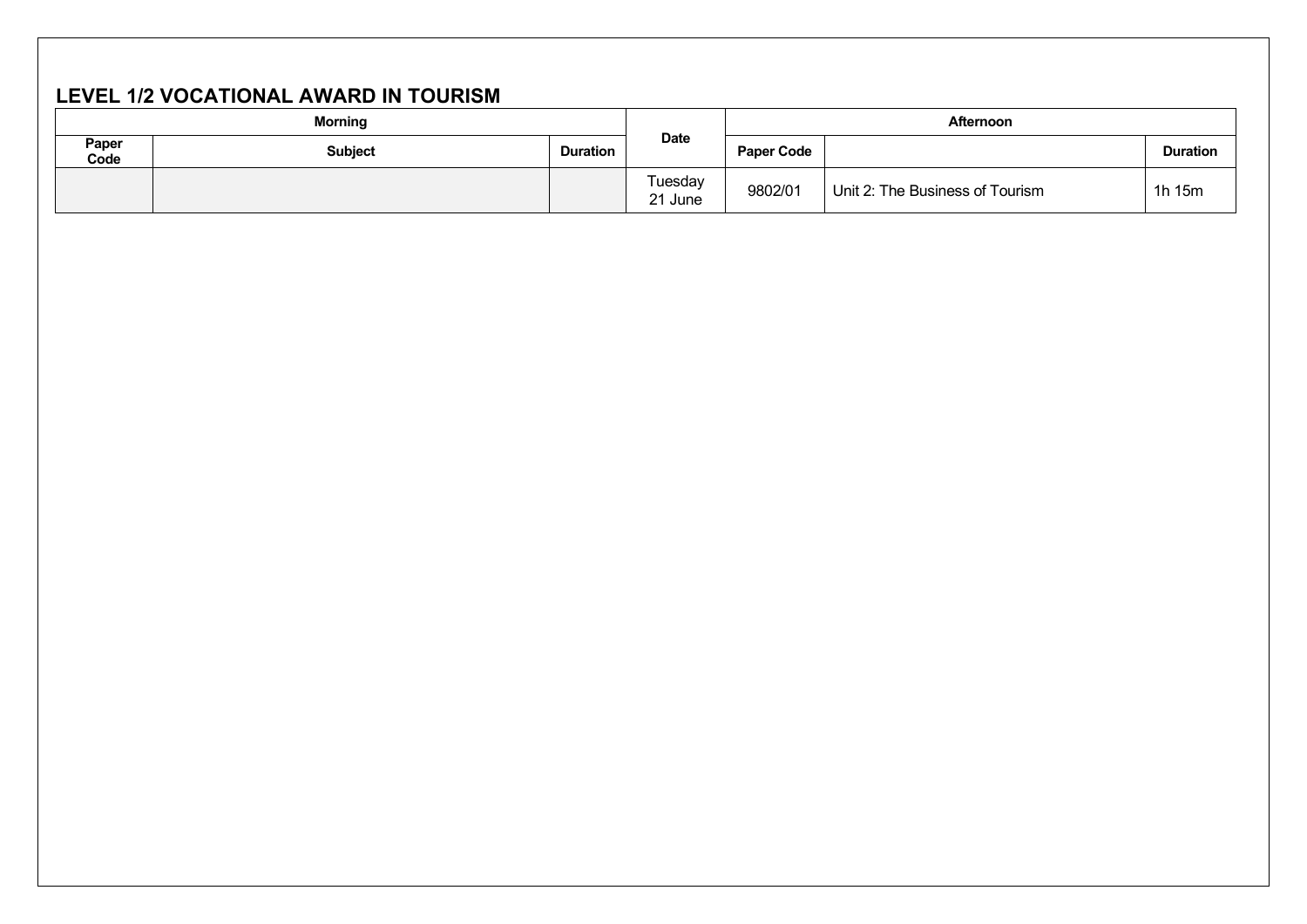# **LEVEL 3 APPLIED CERTIFICATES and DIPLOMAS**

## **LEVEL 3 APPLIED CERTIFICATE / DIPLOMA IN BUSINESS**

|               | <b>Morning</b>                                                             |                 |                  | <b>Afternoon</b>  |  |                 |
|---------------|----------------------------------------------------------------------------|-----------------|------------------|-------------------|--|-----------------|
| Paper<br>Code | <b>Subject</b>                                                             | <b>Duration</b> | Date             | <b>Paper Code</b> |  | <b>Duration</b> |
| 4513UB0-1     | Unit 1: The Organisation: Survival and Prosperity (paper)                  | -2h             | Monday<br>6 June |                   |  |                 |
| 4513UD0-1     | Unit 3: Organisational Strategies and Decision Making<br>(paper)           | 2 <sub>h</sub>  | Monday           |                   |  |                 |
| 4513UF0-1     | Unit 4: Strategies and Decision Making for Retail<br>Organisations (paper) | 2 <sub>h</sub>  | 20 June          |                   |  |                 |

## **LEVEL 3 APPLIED CERTIFICATE / DIPLOMA IN CRIMINOLOGY**

|               | <b>Morning</b>                             |                 |             | Afternoon         |  |                 |
|---------------|--------------------------------------------|-----------------|-------------|-------------------|--|-----------------|
| Paper<br>Code | <b>Subject</b>                             | <b>Duration</b> | <b>Date</b> | <b>Paper Code</b> |  | <b>Duration</b> |
| 4543UA0-1     | Unit 2: Criminological Theories (onscreen) | 1h 30m          | Friday      |                   |  |                 |
| 4543UB0-1     | Unit 2: Criminological Theories (paper)    | 1h 30m          | 20 May      |                   |  |                 |
| 4543UC0-1     | Unit 4: Crime and Punishment (onscreen)    | 1h 30m          | Thursdav    |                   |  |                 |
| 4543UD0-1     | Unit 4: Crime and Punishment (paper)       | 1h 30m          | 9 June      |                   |  |                 |

## **LEVEL 3 APPLIED CERTIFICATE / DIPLOMA IN FOOD SCIENCE AND NUTRITION**

| <b>Morning</b> |                                                      |                 |                  | <b>Afternoon</b>  |  |                 |
|----------------|------------------------------------------------------|-----------------|------------------|-------------------|--|-----------------|
| Paper<br>Code  | <b>Subject</b>                                       | <b>Duration</b> | <b>Date</b>      | <b>Paper Code</b> |  | <b>Duration</b> |
| 4563UB0-1      | Unit 1: Meeting Nutritional Needs of Specific Groups | 1h 45m          | Monday<br>6 June |                   |  |                 |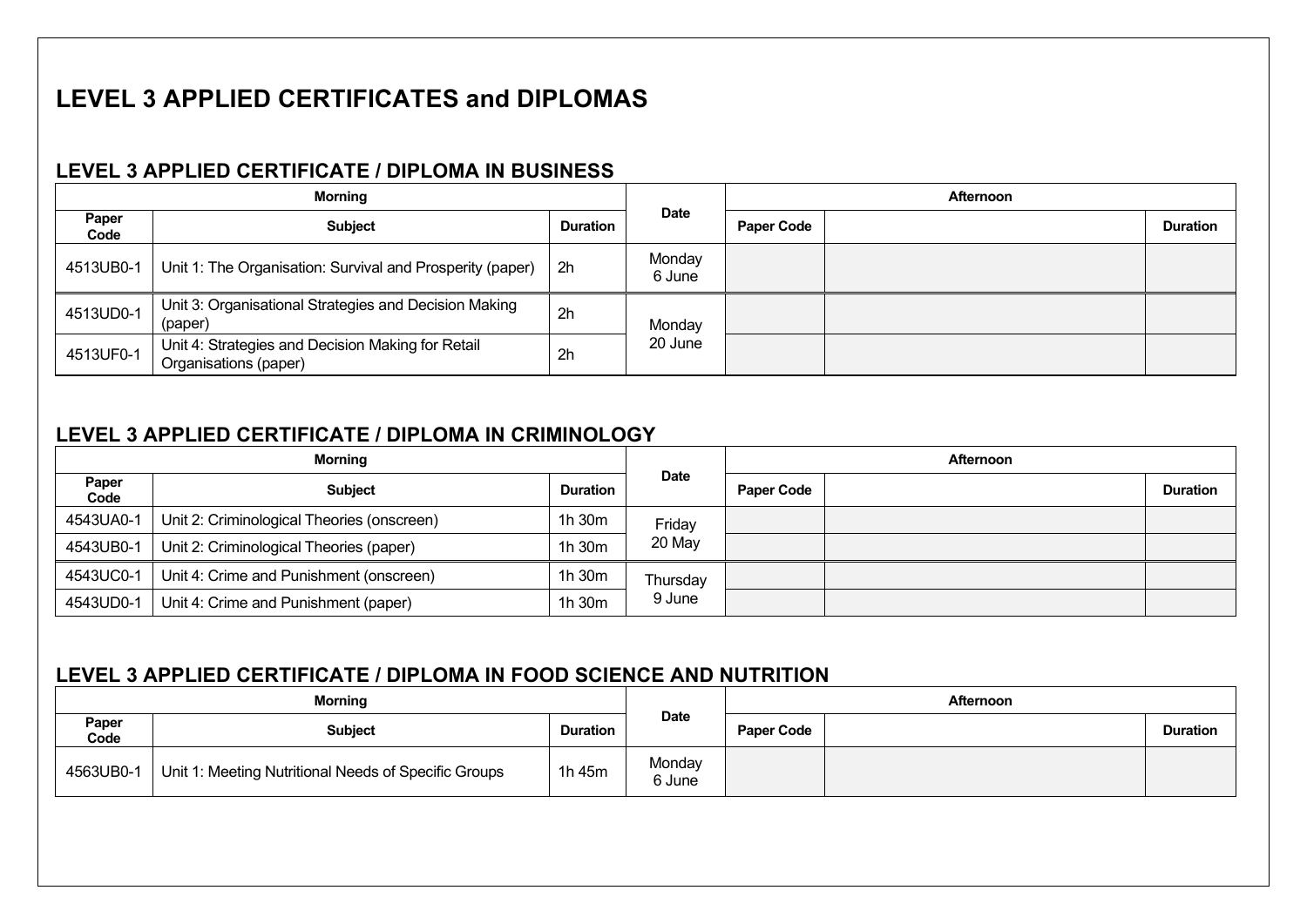# **LEVEL 3 APPLIED CERTIFICATE / DIPLOMA IN HEALTH AND SOCIAL CARE (Eduqas – for England only)**

|               | <b>Morning</b>                                     |                 |             | <b>Afternoon</b>  |                                                                       |                 |
|---------------|----------------------------------------------------|-----------------|-------------|-------------------|-----------------------------------------------------------------------|-----------------|
| Paper<br>Code | <b>Subject</b>                                     | <b>Duration</b> | <b>Date</b> | <b>Paper Code</b> |                                                                       | <b>Duration</b> |
|               |                                                    |                 | Tuesday     | 4573UA0-1         | Unit 1: (Contemporary) Issues in Health and<br>Social Care (onscreen) | 1h 30m          |
|               |                                                    |                 | ' June      | 4573UB0-1         | Unit 1: (Contemporary) Issues in Health and<br>Social Care (paper)    | 1h 30m          |
| 4573UC0-1     | Unit 5: Human Behaviour and Development (onscreen) | 1h 30m          | Wednesday   |                   |                                                                       |                 |
| 4573UD0-1     | Unit 5: Human Behaviour and Development (paper)    | 1h 30m          | 22 June     |                   |                                                                       |                 |

# **LEVEL 3 APPLIED CERTIFICATE / DIPLOMA IN MEDICAL SCIENCE**

| <b>Morning</b> |                                  |                 |                              | Afternoon         |  |                 |
|----------------|----------------------------------|-----------------|------------------------------|-------------------|--|-----------------|
| Paper<br>Code  | <b>Subject</b>                   | <b>Duration</b> | <b>Date</b>                  | <b>Paper Code</b> |  | <b>Duration</b> |
| 4463U10-1      | Unit 1: Human Health and Disease | 2h              | Thursday<br>19 May           |                   |  |                 |
| 4463U60-1      | Unit 6: Medical Case Study       | 1h 30m          | Tuesday<br><sup>7</sup> June |                   |  |                 |

## **LEVEL 3 APPLIED DIPLOMA IN PROFESSIONAL CONSTRUCTION PRACTICE**

|               | <b>Morning</b> |                 |             | Afternoon         |                                                           |                 |
|---------------|----------------|-----------------|-------------|-------------------|-----------------------------------------------------------|-----------------|
| Paper<br>Code | <b>Subject</b> | <b>Duration</b> | <b>Date</b> | <b>Paper Code</b> |                                                           | <b>Duration</b> |
|               |                |                 | Wednesday   | 4903UA0-1         | Unit 2: Create the Built Environment<br>(onscreen)        | 2 <sub>h</sub>  |
|               |                |                 | 8 June      | 4903UB0-1         | Unit 2: Create the Built Environment<br>(paper)           | 2 <sub>h</sub>  |
|               |                |                 | Wednesday   | 4903UC0-1         | Unit 3: Value and Use the Built Environment<br>(onscreen) | 2 <sub>h</sub>  |
|               |                |                 | 22 June     | 4903UD0-1         | Unit 3: Value and Use the Built Environment<br>(paper)    | 2h              |